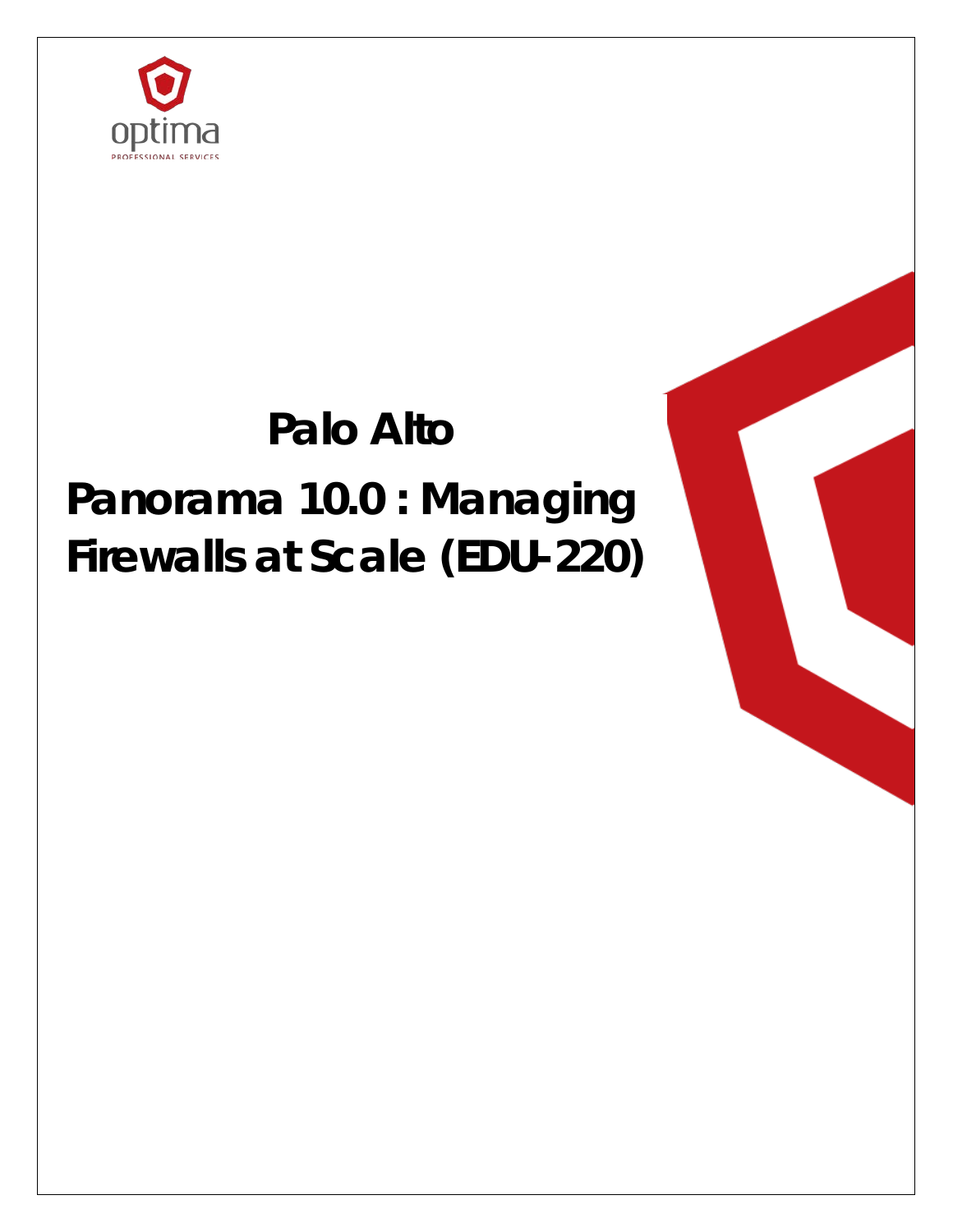

### **Course Specifics**

#### **Intended audience:**

Security Administrators, Security Operations Specialists, Security Analysts, Security Engineers, and Security Architects.

| <b>Format</b>             | <b>Duration</b> | <b>Prerequisites</b>                                 |
|---------------------------|-----------------|------------------------------------------------------|
| Lecture and hands-on labs | 2 Days          | Students must complete the Firewall 10.0 Essentials: |
|                           |                 | Configuration and Management (EDU-210) class and be  |
|                           |                 | familiar with Palo Alto Networks next-generation     |
|                           |                 | firewall management and basic networking concepts,   |
|                           |                 | including routing and IP addressing.                 |

#### **Overview:**

The Palo Alto Networks Panorama 10.0: Managing Firewalls at Scale (EDU-220) course is two days of instructor-led training that should help you:

- Learn how to configure and manage the next-generation Panorama management server
- Gain experience configuring templates (including template variables) and device groups
- Gain experience with administration, log collection, and logging and reporting
- Become familiar with planning and design considerations for Panorama deployment